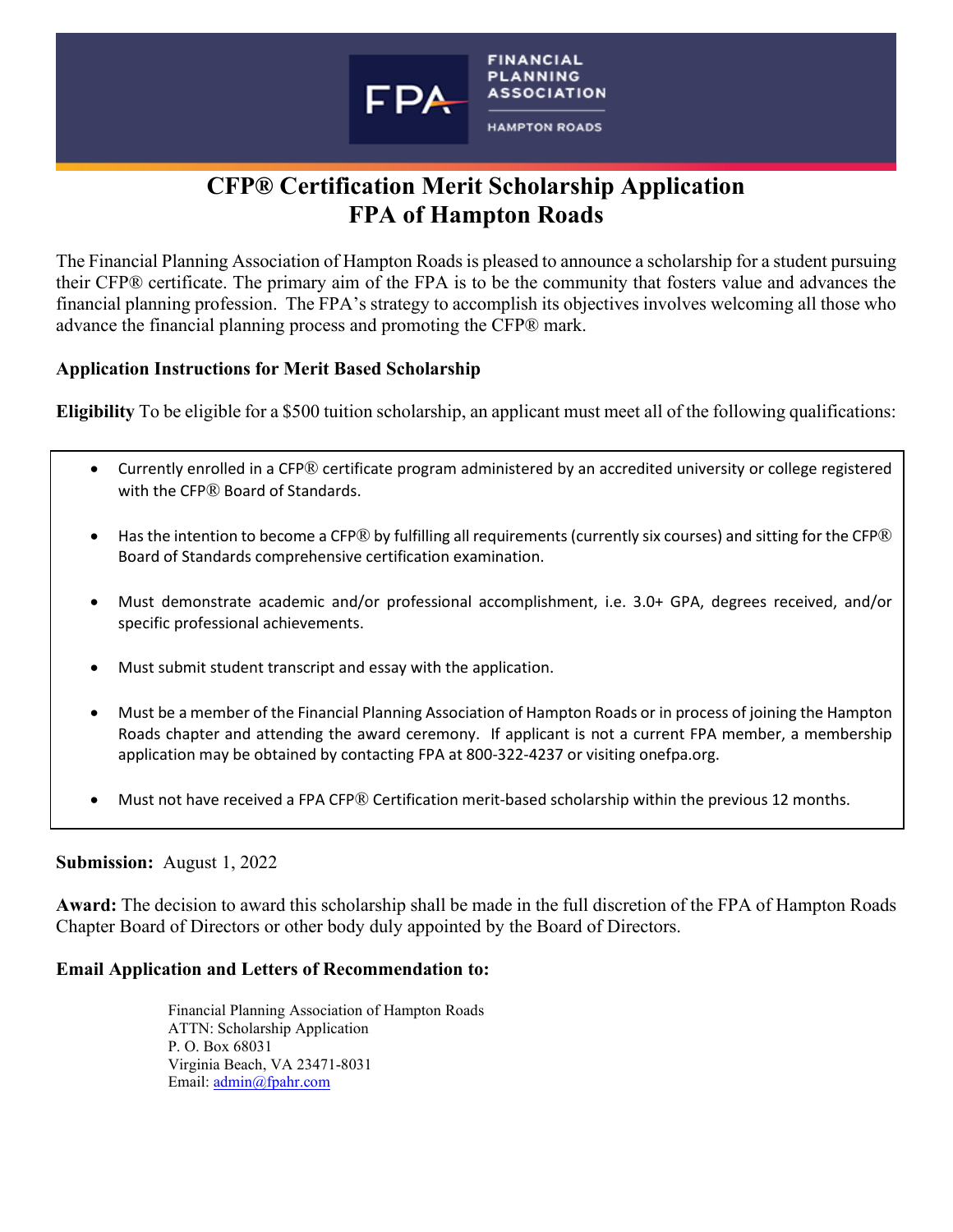

# **CFP® Certificate Scholarship Application**

| City:                                                                                                                                                                                                              |  |
|--------------------------------------------------------------------------------------------------------------------------------------------------------------------------------------------------------------------|--|
|                                                                                                                                                                                                                    |  |
|                                                                                                                                                                                                                    |  |
| Name of Institution:<br>The curriculum of the institution must be registered and approved by the CFP® Board of<br>Standards.<br>Date of Financial Planning Association Membership/Renewal (if an existing member): |  |

## **Please list CFP® Courses Taken to Date**

## **Course Work Planned**

| Please list the CFP® courses you plan to register for in the respective semesters. |        |        |  |
|------------------------------------------------------------------------------------|--------|--------|--|
| Fall                                                                               | Spring | Summer |  |
|                                                                                    |        |        |  |
|                                                                                    |        |        |  |
|                                                                                    |        |        |  |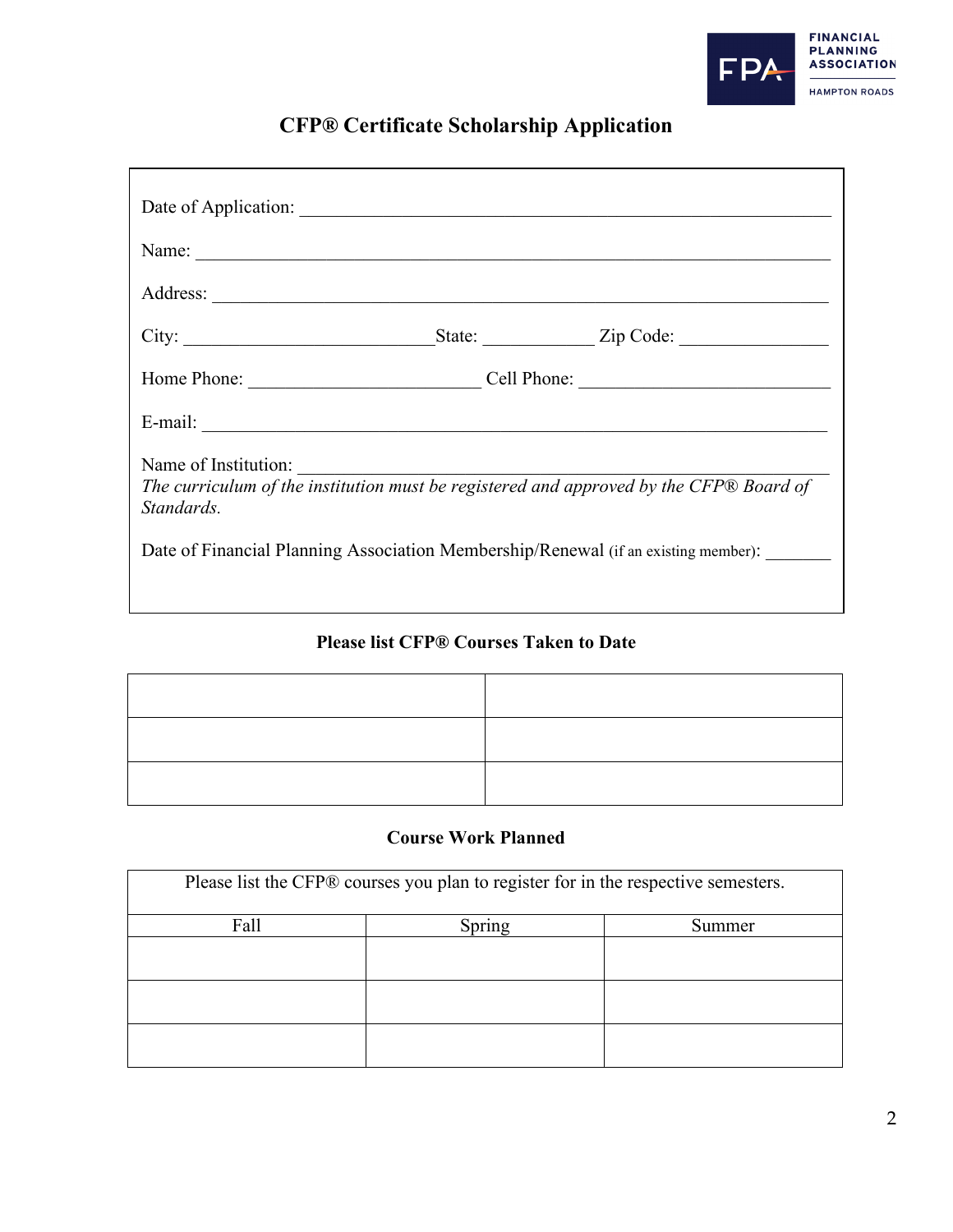

## **Review Course and Exam**

|                         |  |                 |                            | Year                                                                                     |                                                                        |
|-------------------------|--|-----------------|----------------------------|------------------------------------------------------------------------------------------|------------------------------------------------------------------------|
|                         |  |                 |                            |                                                                                          |                                                                        |
|                         |  |                 |                            |                                                                                          |                                                                        |
|                         |  |                 |                            |                                                                                          |                                                                        |
|                         |  |                 |                            |                                                                                          |                                                                        |
|                         |  |                 |                            |                                                                                          |                                                                        |
| $\text{Certificate}(s)$ |  | Institution(s): | <b>Academic Background</b> | When do you intend to sit for the CFP® Board of Standards certificate examination? Month | Do you plan to take a CFP® review course? Yes No; if so, which course? |

# **Current and Previous Employment**

Average \_\_\_\_\_\_\_\_\_\_\_\_\_\_\_\_\_\_\_\_\_\_\_\_\_\_\_\_\_\_\_\_\_\_\_\_\_\_\_\_\_\_\_\_\_\_\_\_\_\_\_\_\_\_\_\_\_\_\_\_\_\_\_\_\_\_\_\_\_\_\_\_\_\_\_\_\_\_

Please list current and previous employment for the past five years, starting with the most current.

Grade Point<br>Average

| Employer | Employment<br>Dates | Address (Street/City/State) | Position/Responsibilities |
|----------|---------------------|-----------------------------|---------------------------|
|          |                     |                             |                           |
|          |                     |                             |                           |
|          |                     |                             |                           |
|          |                     |                             |                           |
|          |                     |                             |                           |